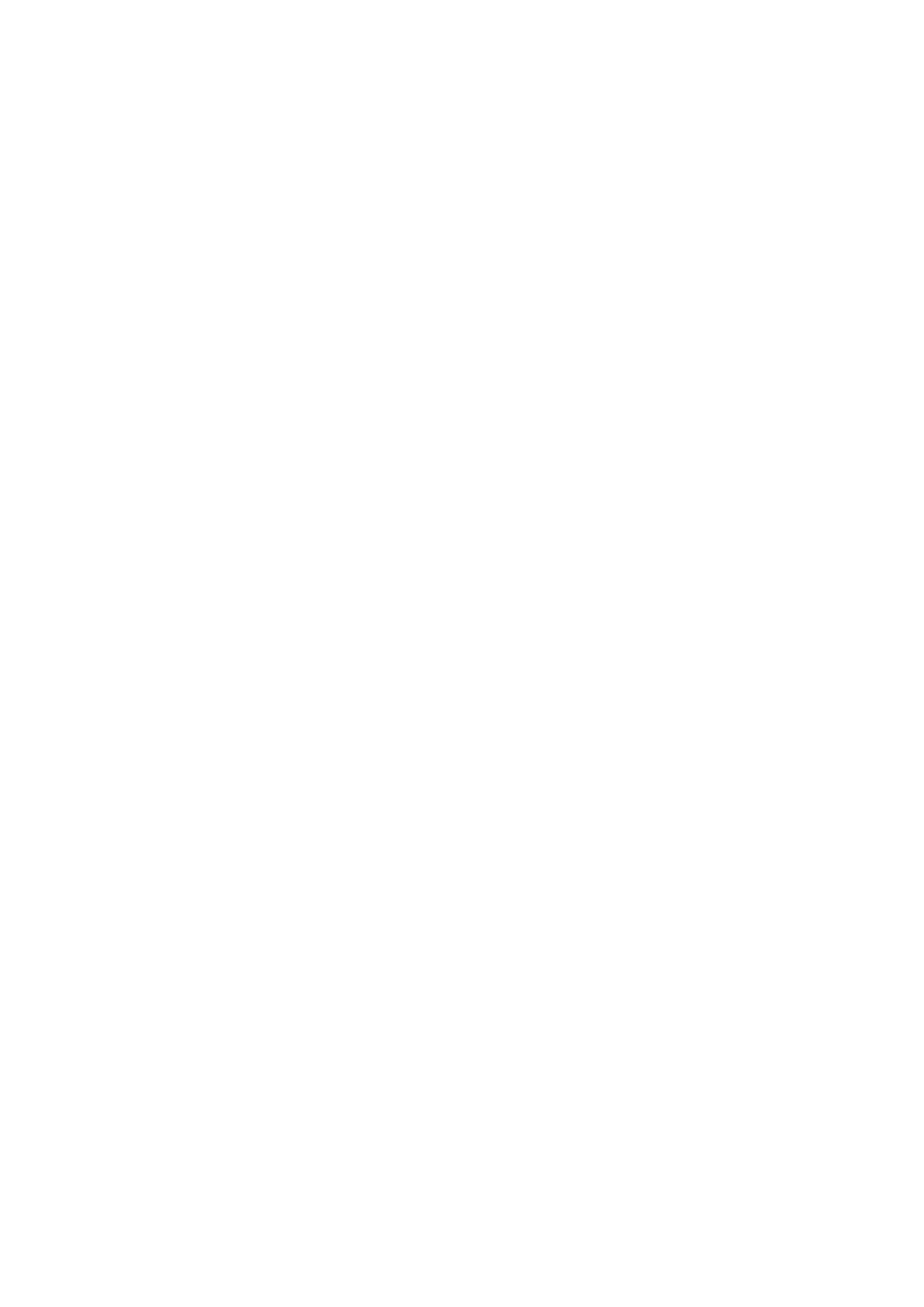## **RELATIONSHIP TO THE UNITARY DEVELOPMENT PLAN AND OTHER STRATEGIES**

- 1.1 Supplementary Planning Guidance is a package of documents that supports and gives more detail to the county borough's Unitary Development Plan 1996 – 2011 (UDP). Supplementary Planning Guidance can also support and give effect to other strategies including the Caerphilly Community Strategy by providing a positive and detailed land-use planning framework for implementation of those strategies. There are two broad types of Supplementary Planning Guidance:
	- **Action Plans** which contain programmes of action for specific locations, developing in more detail the policies of the UDP and the Community Strategy (e.g. Town Centre Action Plans, Conservation Area Enhancement plans, Village Action Plans, Park Development Plans)
	- **Design Guides** which set out in detail the standards which development conforming to the policy criteria of the UDP is expected to meet in terms of layout and design (e.g. Development Design Guides and Site Development Briefs)
- 1.2 The Action Plans and Design Guides are consistent with UDP policies because they are based on them. They give detail to how those policies should be implemented. Supplementary Planning Guidance is therefore a material consideration in planning policy terms.

## **2 SITE DEVELOPMENT BRIEFS**

- 2.1 One of the Guiding Principles of the UDP is 'Good Design'. The principle mechanism for achieving this is Policy **DC1** supported by Supplementary Planning Guidance. Site Development Briefs and Site Design Briefs address the design and development of key sites identified in the Plan or which are within the Settlement Boundary but not allocated for any use. As appropriate they identify the
	- Constraints to development and ways in which constraints should be overcome;
	- Principal design requirements relating to buildings, open spaces, landscaping, ecology and access.
- 2.2 This is done in ways, which are consistent with the other Guiding Principles of the Unitary Development Plan, 'Sustaining the identity and vitality of settlements' and 'Sustainability'.

## **3 PUBLICITY AND CONSULTATION**

3.1 In order to ensure that the interests of local people, public bodies and other interested parties are taken fully into account, public consultation takes place at each stage of production of the Supplementary Planning Guidance. The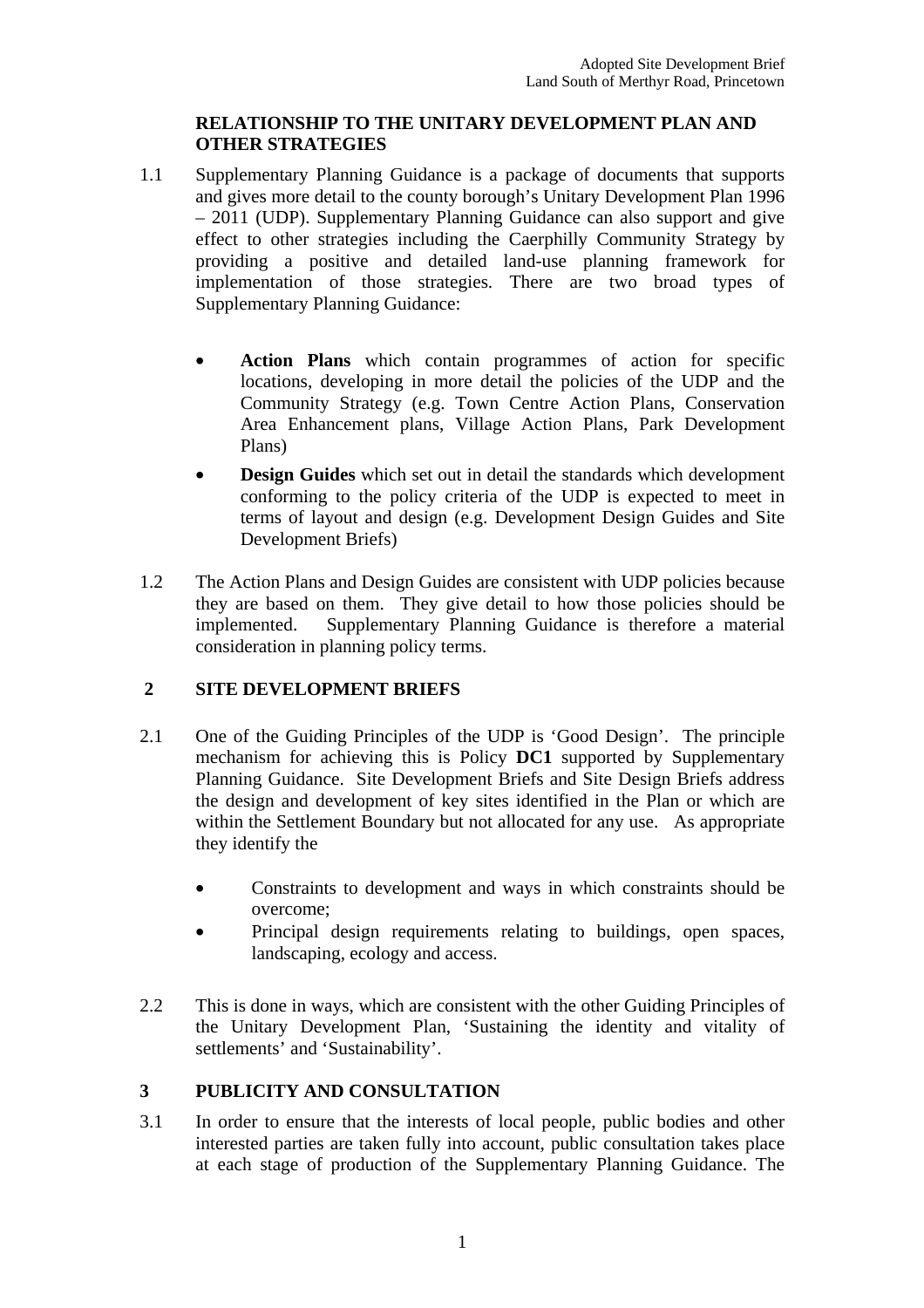consultation process allows representations to be made supporting or objecting to the contents of the document, or to suggest further proposals to be included in it. The consultation process helps to give Supplementary Planning Guidance legitimacy and strength. After a full consultation process, the document will be revised and will then be formally adopted by the county borough council.

3.2 The Development Brief and the Report of Public Consultation were reported to Council on the  $28<sup>th</sup>$  June 2005, where it was resolved that the brief be adopted as Supplementary Planning Guidance to the Unitary Development Plan.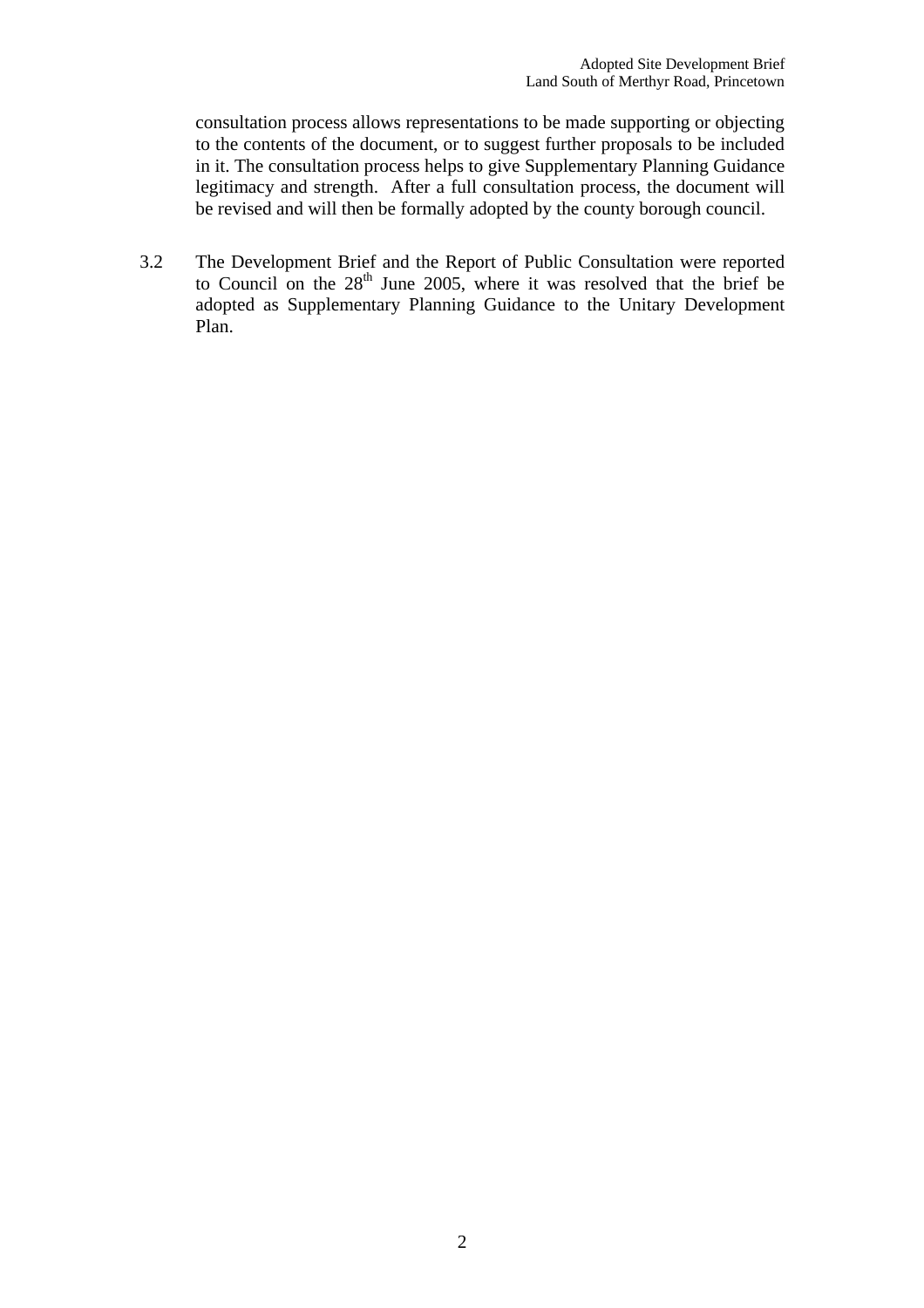## **CONTENTS**

| 1.               |     |  |                |
|------------------|-----|--|----------------|
| 2.               |     |  |                |
| 3.               |     |  | $\overline{4}$ |
| $\overline{4}$ . |     |  |                |
|                  | 4.1 |  |                |
|                  | 4.2 |  | 7              |
|                  | 4.3 |  | 7              |
|                  | 4.4 |  | 8              |
|                  | 4.5 |  | 8              |
|                  | 4.6 |  |                |
|                  | 4.7 |  | 9              |
|                  | 4.8 |  |                |
| 5.               |     |  |                |
|                  | 5.1 |  |                |
|                  | 5.2 |  |                |
|                  | 5.3 |  |                |
|                  | 5.4 |  |                |
|                  | 5.5 |  |                |
|                  | 5.6 |  |                |
| 6.               |     |  |                |
| 7.               |     |  |                |

## **APPENDIX 1** – **Contact Addresses**

## **APPENDIX 2 - Maps**

**Map 1** *Site Appraisal* **Map 2** *Site Constraints* **Map 3** *Development Guidelines*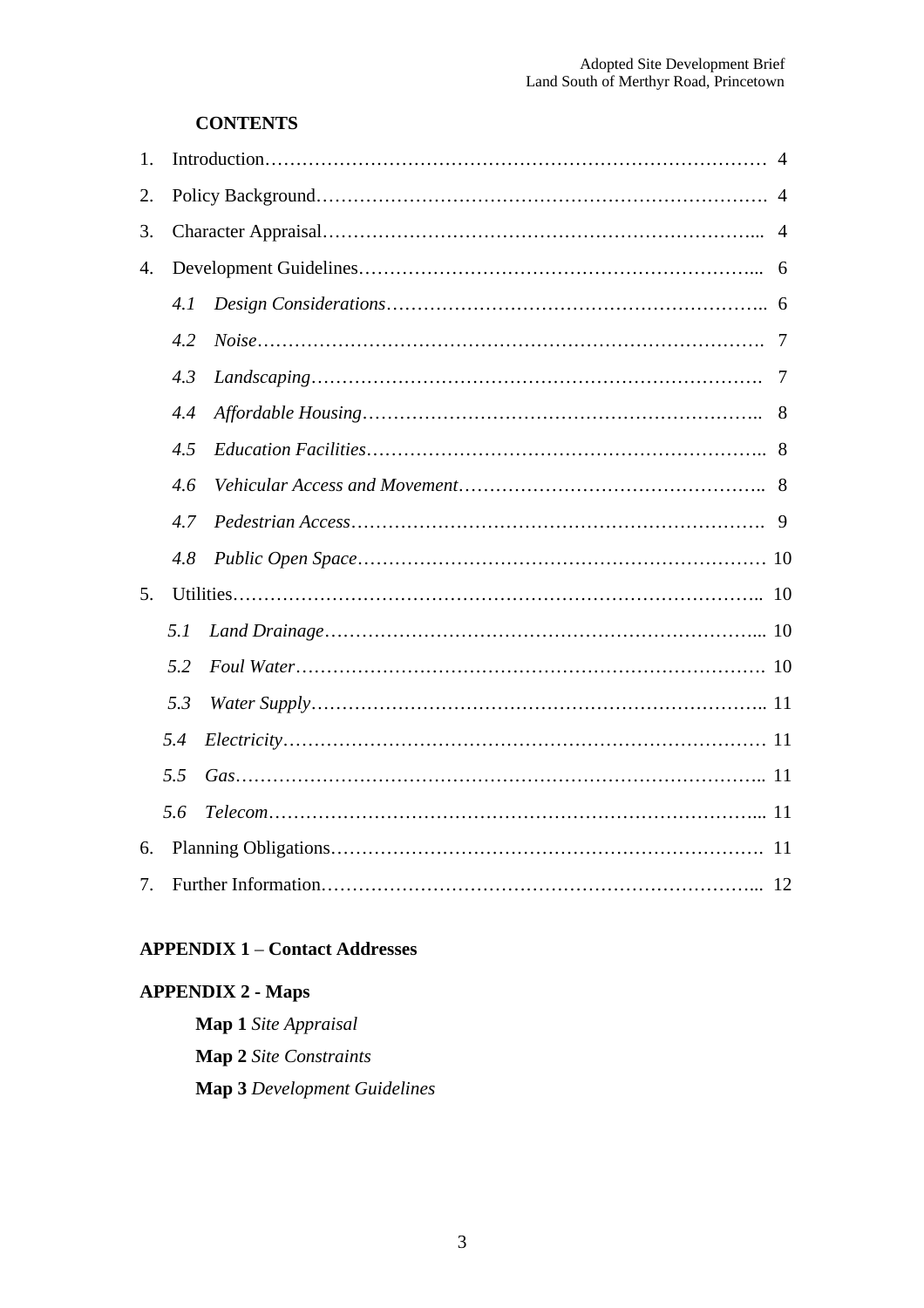## **1. INTRODUCTION**

1.1 Good design is one of 3 underlying principles of the Unitary Development Plan and should be the aim of all those involved in the development process. The aim of this brief, therefore, is to provide potential developers with clear guidance in relation to the development that would be required by the Council on '*the Land South of Merthyr Road, Princetown'* with a view to encouraging the highest standard of design and layout, provision of public space and protection of nature conservation interests.

## **2. POLICY BACKGROUND**

- 2.1 The site is allocated for residential use under Policy H1 (30) of the Council Approved Unitary Development Plan.
- 2.2 The central and western area of the site, Princetown Meadow, is also designated as a Site of Importance for Nature Conservation (SINC) under Policy C11 (44) of the UDP.

## **3. CHARACTER APPRAISAL**

- 3.1 The **'land south of Merthyr Road'** is located at the edge of the settlement of Princetown in the Upper Rhymney Valley. It comprises 5.2 hectares of undulating open land currently used for grazing horses, as illustrated in Photo 1. A hedgerow, characteristically similar to others in the area, forms a part of the northern boundary with Merthyr Road. The rear curtilages of existing properties on Merthyr Road also form the northern boundary to the central area of the site (see Map 1).
- 3.2 The Heads of the Valleys Trunk Road (A465) marks the southern border of the site, below a steep level change (Photo 2).





**Photo 1 – View of site from SE corner Photo 2 – View of SW of site from opposite side of A465**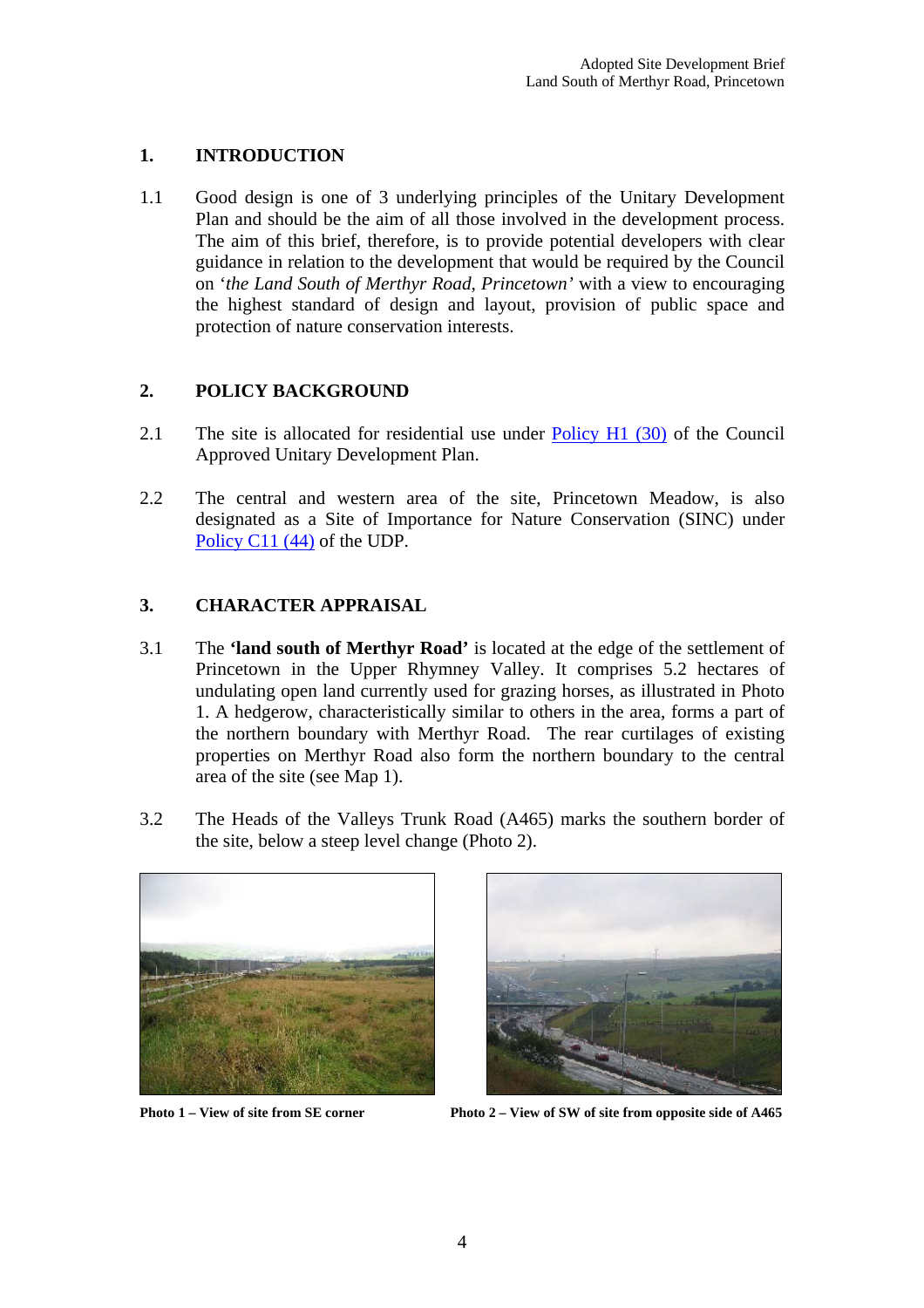- 3.3 Princetown is a small settlement consisting of a variety of housing types including terraces, bungalows and detached housing (Photo 3). There is also a public house and a children's day nursery in the village, as shown on Map 1, contributing to the ribbon of development fronting on to Merthyr Road. Princetown exhibits a strong rural village character and it is important that any development on the site respects this.
- 3.4 Tafarnaubach Industrial Estate is located north-east of Clos Bryn Brith, and is occupied by B1, B2 and B8 uses. The edge of the estate abuts Merthyr Road opposite Clos Bryn Brith but, as mature trees screen the area, this has no negative visual impact on the site.
- 3.5 With the exception of the small settlement of Llechryd located to the southwest of Princetown, the surrounding area is made up of open countryside and farmland. On the opposite side of the Heads of the Valley Road is the extensive Bryn Bach Park and there are views of this from the site.
- 3.6 A historic public right of way (Footpath 14) did run through the site, although this is now intersected by the Heads of the Valleys Road, and has consequently been extinguished. A bridge has been constructed to provide access into Bryn Bach Park from the right of way to the east of the site.
- 3.7 A new housing development known as Clos Bryn Brith is located in the northeast corner of the site (section F), as shown on Map 2. Six of the ten plots in this development have been completed providing low-density large detached dwellings, whilst the other four plots are currently under construction. Outline planning permission for three dwellings also exists on section C (Map 2).
- 3.8 The western and central section of the site is designated as a Site of Importance for Nature Conservation (SINC), due to the variety of habitats including unimproved neutral and acid grassland and wet habitats associated with drainage channels and streams that cross the site. The drainage streams and channels form an important natural feature of the site.



Photo 3 – existing housing along Merthyr Road Photo 4 - area to be retained as SINC (section A)



3.9 A local bus route runs along Merthyr Road, with bus stops in close proximity to the site, providing access onto the Heads of the Valley Road. Supermarkets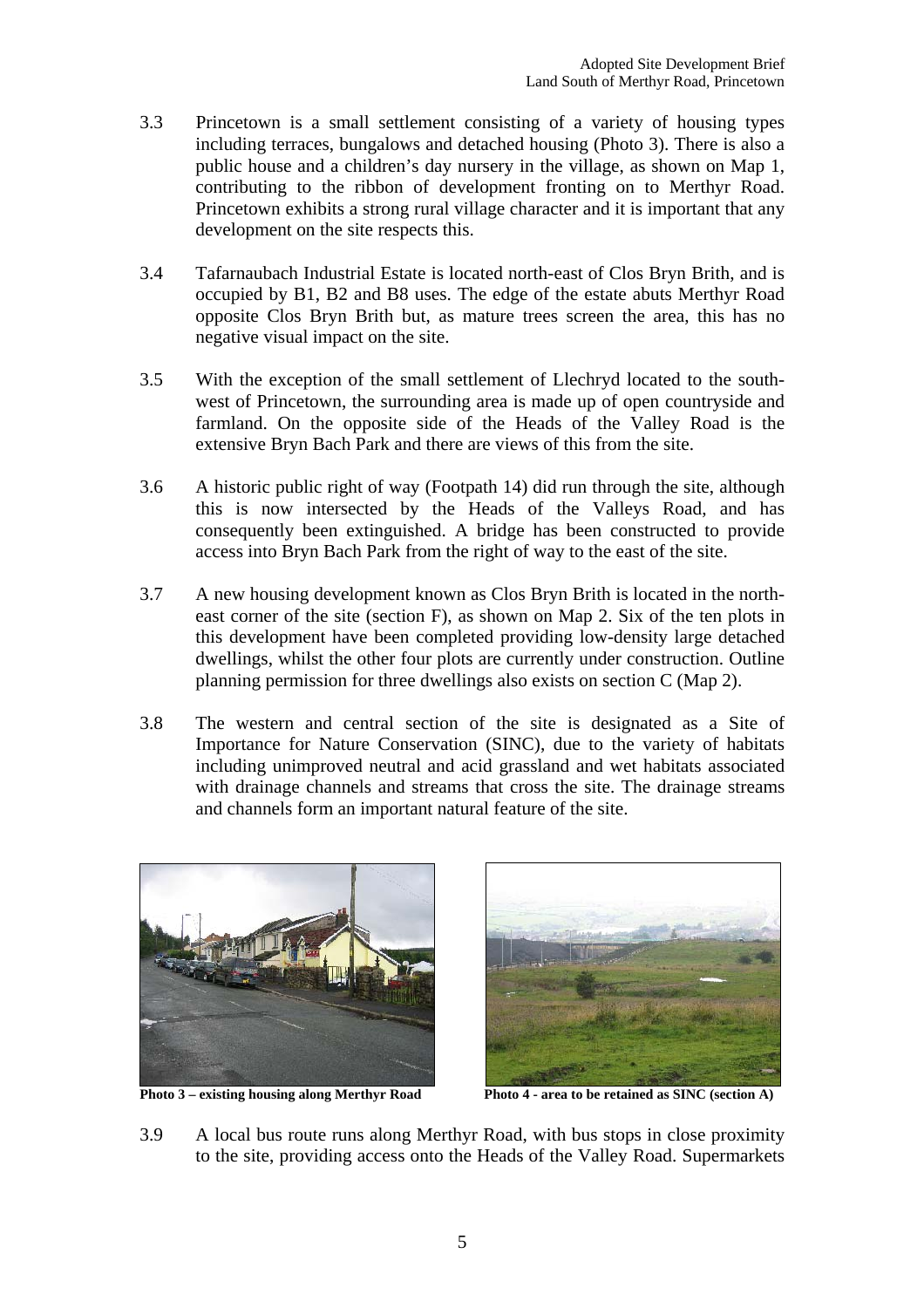in nearby Tredegar and Merthyr Tydfil can serve the site, as well as a small store in Rhymney.

3.10 Work has been undertaken to widen the A465 to a dual carriageway. The negative impact of construction work and the required improvements to the Rhymney Valley Trunk Sewer, have constrained any earlier development of the land. This work has recently been completed, opening up the development potential of the site.

## **4. DEVELOPMENT GUIDELINES**

#### **4.1 Design Considerations**

- 4.1.1 The total size of the site is 5.2 hectares, but given the need to protect certain areas of the SINC and existing planning permissions on the site, this leaves a potential area to be developed of 2.73 hectares. The capacity of the site for development is 68 houses (this figure is for guidance only).
- 4.1.2 This is a high profile site as it forms the entrance to Princetown from the south-west and can be seen from areas such as Bryn Bach Park. Design must be sensitive to the existing character of Princetown, especially as it is likely to double the existing population of the village. It is essential that developers adhere to design principles set out in DDG1: Building Better Places to Live. Developers will also be required to minimise the visual impact of the development by using dark roof tiles in order to reduce intrusion into the view.
- 4.1.3 In order to complement the existing mix of dwelling types in the village, section E (Map 2) must include a mix of housing types both in terms of style and size. As can be seen on Map 1, the existing development on Merthyr Road includes terraced, semi-detached and detached housing. It will be appropriate to include lower housing densities on the sensitive southern edge of the site, which enjoys views over and is visible from Bryn Bach Park.
- 4.1.4 The orientation of dwellings is important to ensure that houses benefit from the positive views out of the site. It would be beneficial for housing to have a southerly orientation where possible in order to exploit the views of Bryn Bach Park. A southern orientation will also maximise solar gain in accordance with TAN 8. This south facing housing should be set back to minimise the effects of noise from the A465 and to allow the views to exploited without being obscured by landscaping measures. Views towards fields to the north of the site should also be encouraged.
- 4.1.5 It will be appropriate for housing in section B to front onto Merthyr Road to ensure that the new housing provides an active frontage on the road and is integrated with existing development within the area (Map 3).
- 4.1.6 The access road into the site should also be overlooked by housing in order to provide a positive entrance to the site. A dual aspect corner building fronting both Merthyr Road and the entrance to the site will be appropriate. This will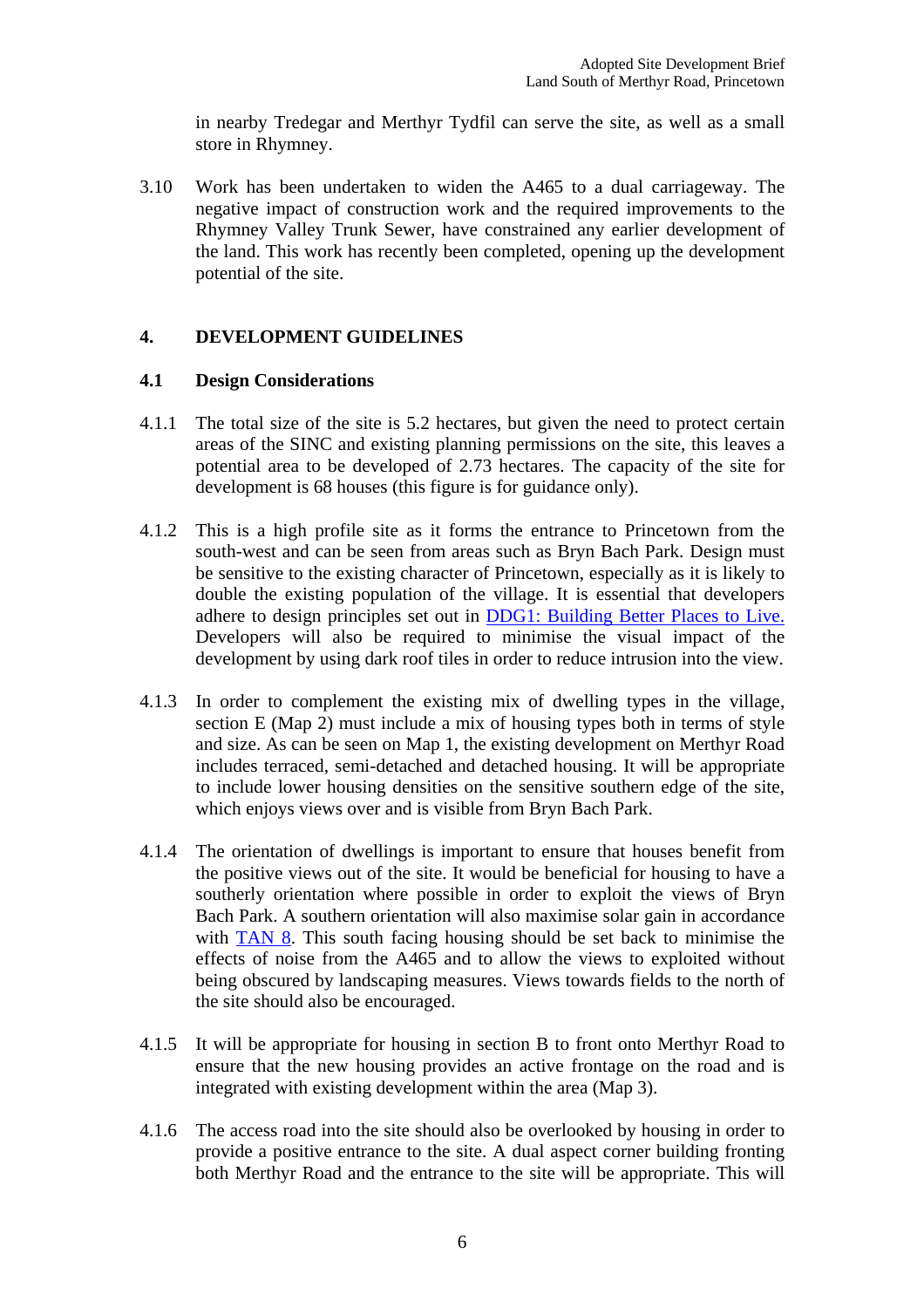also allow views of the protected area of the SINC to be exploited. These design guidelines are illustrated on Map 3.

4.1.7 The SINC covers an area of 3.98 hectares of the total site. Tipping has occurred on the site as part of work to improve existing culverts, and consequently some of the ecological value of the SINC has been destroyed. The areas of the site with the greatest ecological value are sections A and D, providing a total area of 1.38 hectares (see Map 2). These areas are to be protected from development, and detailed discussions with the Council's ecologist at application stage will be necessary to ensure that any development is sensitive to these areas of the SINC.

#### **4.2 Noise**

- 4.2.1 The proximity of the site to the A465 and Merthyr Road raises concerns about the effects of noise on the amenity of any development. A noise assessment in accordance with TAN 11 will need to be undertaken and submitted to the local authority before any development takes place.
- 4.2.2 It will be appropriate to provide some noise mitigation measures to reduce the impact of noise on the southern boundary of the site. This should include an acceptable acoustic barrier, bunding and landscaping scheme.
- 4.2.3 Tafarnabach Industrial Estate is unlikely to create any noise problems in the area and any extension to the estate is not expected to adversely affect the amenity of the site.

## **4.3 Landscaping**

- 4.3.1 The length of hedgerow on the southern edge of Merthyr Road will need to be removed in order to provide a vision splay for the access road.
- 4.3.2 As little of the hedgerow should be taken out as possible but, where it is removed, it should be replaced with an acceptable landscaping scheme to demarcate the boundary of the site without obscuring the vision splay.
- 4.3.3 There are no visible boundaries between the site and many of the rear gardens of existing properties located on Merthyr Road. The developer will need to provide an acceptable boundary between these gardens and section D of the site is necessary in order to ensure the protection of this area of the SINC.
- 4.3.4 It will be the responsibility of the developer to ensure the ongoing maintenance of those areas protected as part of the SINC (sections A and D, Map 2). Improvement to the grassland in section A is necessary. This area is deemed most suitable for grazing, and this use should be actively encouraged (Photo 4). The main feature of section D is a watercourse and small pond, as illustrated in Photo 5. This section has been damaged by previous work on the site and therefore enhancement of this area will be required to improve this habitat.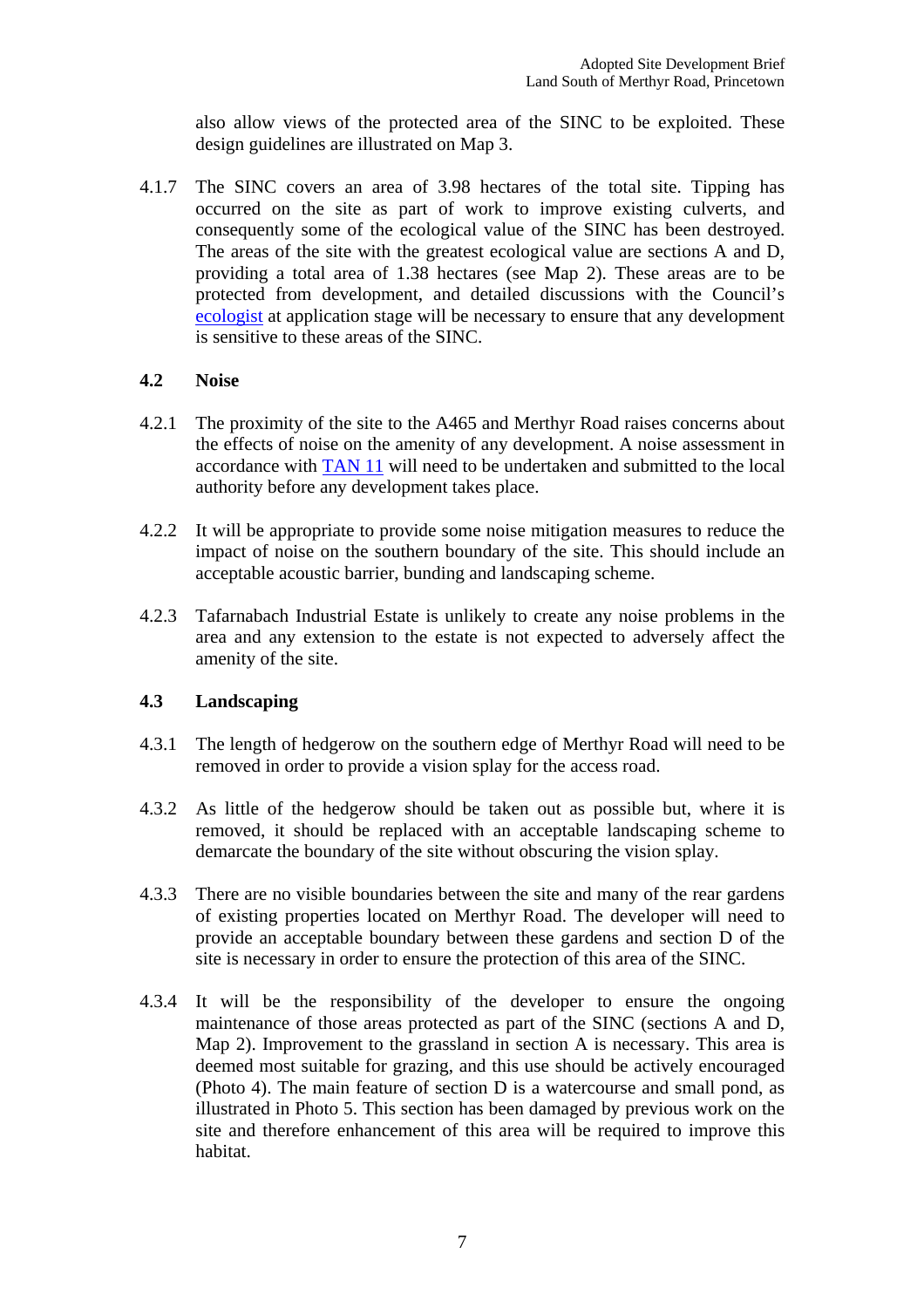4.3.5 A management plan will need to be negotiated with the Authority to ensure the long-term protection and improvement of the two areas that are to be retained.

## **4.4 Affordable Housing**

- 4.4.1 The site has the capacity to accommodate 68 houses (guidance only) with a developable area of 2.73 hectares. Policy H3 of the Council Approved UDP applies, requiring developers to contribute to affordable housing on sites of more than 35 houses.
- 4.4.2 It is considered that in this location the inclusion of social rented accommodation would be inappropriate, as it has not been demonstrated that there is a need for affordable housing in the locality.

## **4.5 Education Facilities**

4.5.1 The catchment schools for the site are Upper Rhymney Primary and Rhymney Comprehensive. These schools are currently operating at full capacity and any additional housing will create further pressure on these facilities. It will therefore be necessary for the developer to contribute towards the need for additional classroom facilities in the area. A commuted sum must be negotiated with the Authority and will be dependant upon the proposed number of dwellings on the site.



**Photo 5 – area to be retained as SINC (section D) Photo 6 – Main watercourse running through site** 



## **4.6 Vehicular Access and Movement**

4.6.1 Access to the site should be gained from Merthyr Road. There is an existing gated access on Merthyr Road, opposite the Prince of Wales Inn. The use of this entrance to access the site will, however, be inappropriate, as outline planning permission for a residential development exists on the area adjacent to this entrance (section C of Map 2) and development on this section will result in an inefficient vision splay for the road. However if part of the site comes forward as an integral part of the larger scheme the point of access could be reconsidered.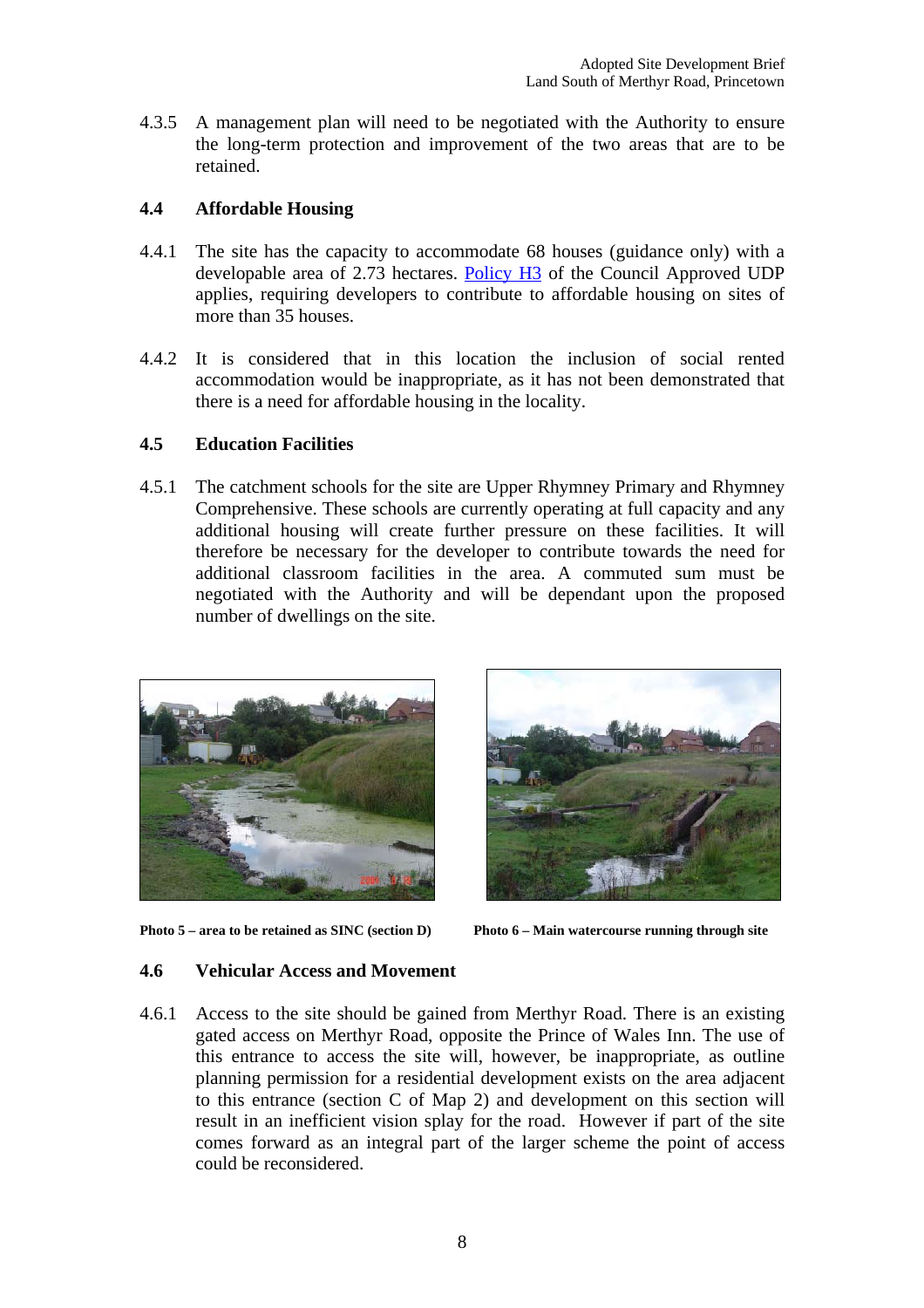- 4.6.2 The entrance connecting Clos Bryn Brith to Merthyr Road (Access C on Map 3) has the capacity to accommodate traffic generated by a maximum of 25 dwellings. As 10 dwellings currently occupy the site, there is only potential for traffic from 15 more houses to use this access, which is likely to result in an inefficient use of land. It is therefore most appropriate to access the entire site from a new entrance on Merthyr Road (Access A, Map 3) This will allow the land directly south of Clos Bryn Brith to be used more efficiently and provide a comprehensive development.
- 4.6.3 The most suitable access point is located on the north-west edge of the site (Access A, Map 3). This will involve the removal of a length of hedgerow in order to accommodate a 90-metre vision splay. This will enable the area of the SINC with highest ecological value to be retained whilst not prejudicing the development of section C (Map 2).
- 4.6.4 The access road into the site from Merthyr Road will form the northern boundary for the protected area of SINC in section A (Map 2).
- 4.1.2 The Council will encourage 'Home Zones' principles within the site in order to reduce traffic speeds to improve safety and create a more attractive environment, as supported by advice in DDG1: Building Better Places to Live.

#### **4.7 Pedestrian Access**

- 4.7.1 There must be safe pedestrian links from the east to the west of the site in order to ensure that the site is well integrated and accessible. The existing footpath on Merthyr Road is considered to be a substandard width. The developer will be required to contribute towards improvements to the footway to prepare this site for extra pedestrian activity.
- 4.7.2 The Heads of the Valleys cycleway is proposed south of the site, linking to both the Tafarnaubach bridge and the Merthyr Road bridge. It will also be appropriate to encourage cycle access through the site to link to cycle routes in the area.
- 4.7.3 Pedestrian access should be provided from three points on the site, as illustrated on Map 3. It is important to include a pedestrian and cycle link through Clos Bryn Brith (Access C) to ensure that the existing development is not isolated from the wider site.
- 4.7.4 Another pedestrian entrance will be necessary adjacent to the main vehicular access to the site (Access A). It will also be appropriate for the gated entrance to the site, opposite the Prince of Wales Inn (Access B) to provide pedestrian access and ensure the utilisation of the strip of land between section C and number 21 Merthyr Road, provided this site is not included as part of a wider scheme.
- 4.7.5 The recently constructed bridge link to Bryn Bach Park east of the site is an important pedestrian route (Map 3) Due to the steep topography between the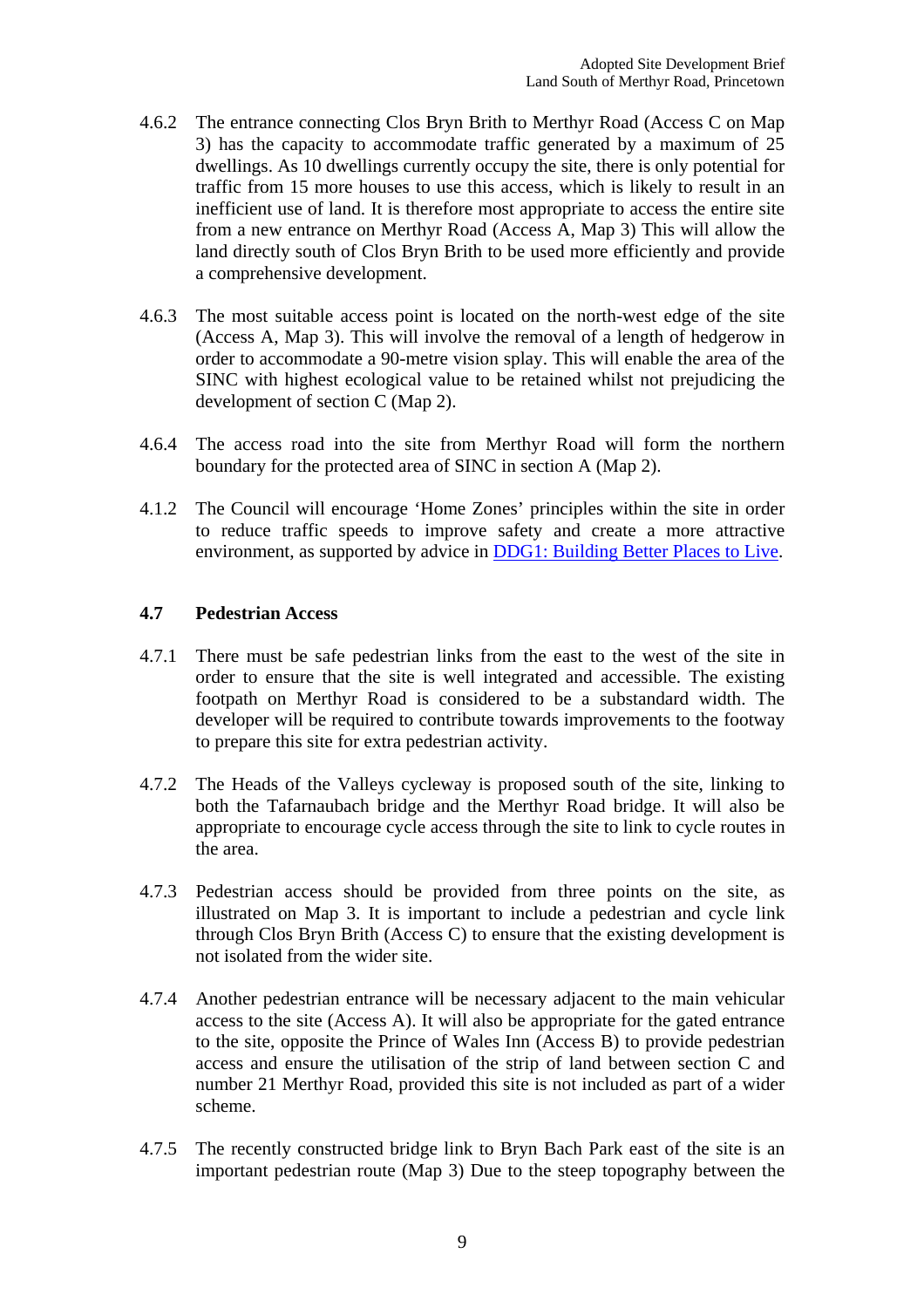site and the Heads of the Valleys Road, this bridge cannot be reached from south-east corner of section E, but pedestrian access is available from a lane east of Clos Bryn Brith.

#### **4.8 Public Open Space**

- 4.8.1 There are two children's playgrounds located within the catchment area of the site in Butetown and Bryn Bach Park in Blaenau Gwent. There is also open space suitable for recreational activities within the catchment area in Rhymney and in Bryn Bach Park, the latter of which can be accessed easily by the pedestrian footbridge to the east of the site.
- 4.8.2 Open space will be provided on site by the retention of sections A and D (Map 2).

## **5 UTILITIES**

#### **5.1 Land Drainage**

- 5.1.1 Development is constrained by several culverts and a system of small watercourses running through the site, as shown in Map 1 and Photo 6. Liaison with the Authority's land drainage officers and the Environment Agency will be necessary at planning application stage to ensure that development does not affect the flow of these watercourses.
- 5.1.2 A structural survey will need to be undertaken of existing culverts to determine their condition. Any remedial action to improve their condition to a level approved by the Council must occur before any development takes place.
- 5.1.3 It is advised by the Environment Agency that surface water discharges should be restricted to 12 litres/second/hectare by the installation of onsite storage facilities.
- 5.1.4 The use of Sustainable Drainage Systems (SUDs) and permeable surfaces will be advocated on the site in order to promote sustainability and protect the existing watercourses.

## **5.2 Foul Water**

- 5.2.1 Dwr Cymru Welsh Water have indicated that foul water can be connected to their existing sewage system, which crosses the site.
- 5.2.2 There is an alternative foul water system on the site as part of the Clos Bryn Brith development and, provided permission is gained from the developer, this sewerage system could be used.
- 5.2.3 No development must occur within a 3-metre safety zone of any sewers on the site. Dwr Cymru Welsh Water can be contacted for more information.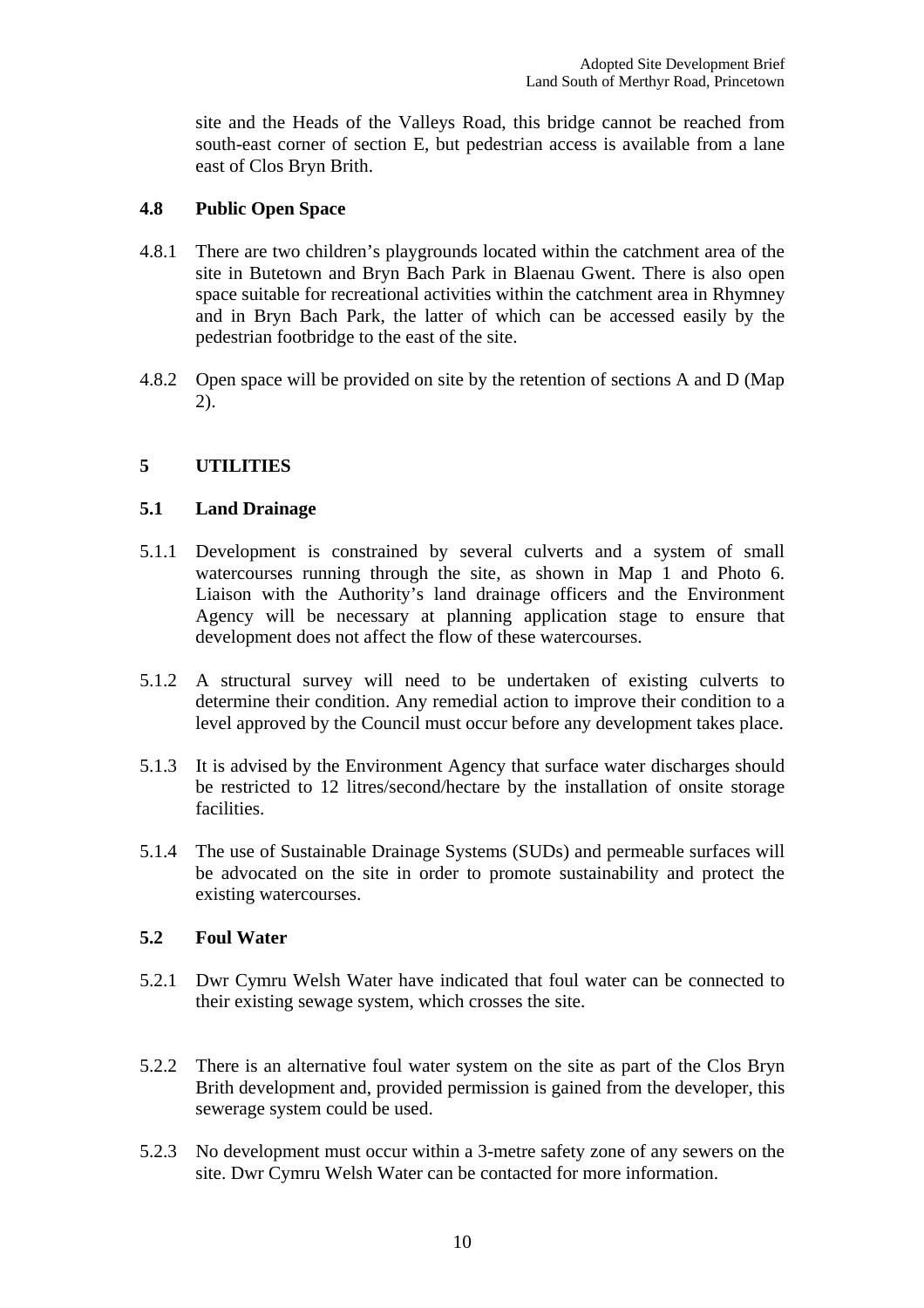## **5.3 Water Supply**

5.3.1 Dwr Cymru Welsh Water has advised that it is able to serve the site.

## **5.4 Electricity**

- 5.5.1 There are no anticipated problems with electricity supply on the site. Electricity cables are located on the northern boundary of the site along Merthyr Road.
- 5.5.2 Western Power Distribution can provide further information on capital cost for connections.

## **5.5 Gas**

5.4.1 Transco have advised that they will be able to serve the site. Existing gas mains are located along Merthyr Road.

## **5.6 Telecom**

5.6.1 British Telecom has underground apparatus on Merthyr Road, and will be able to supply the site.

## **6 PLANNING OBLIGATIONS**

- 6.1 The developer will be required to enter into a planning obligation under Section 106 of the Town and Country Planning Act 1990 to ensure:
	- The contribution of an appropriate commuted sum for the provision of additional classroom facilities in the catchment area.
	- A long-term management and maintenance plan together with a commuted sum to guarantee the protection and improvement of the areas of the SINC to be retained.
	- A contribution towards the cost of widening substandard footpaths on Merthyr Road.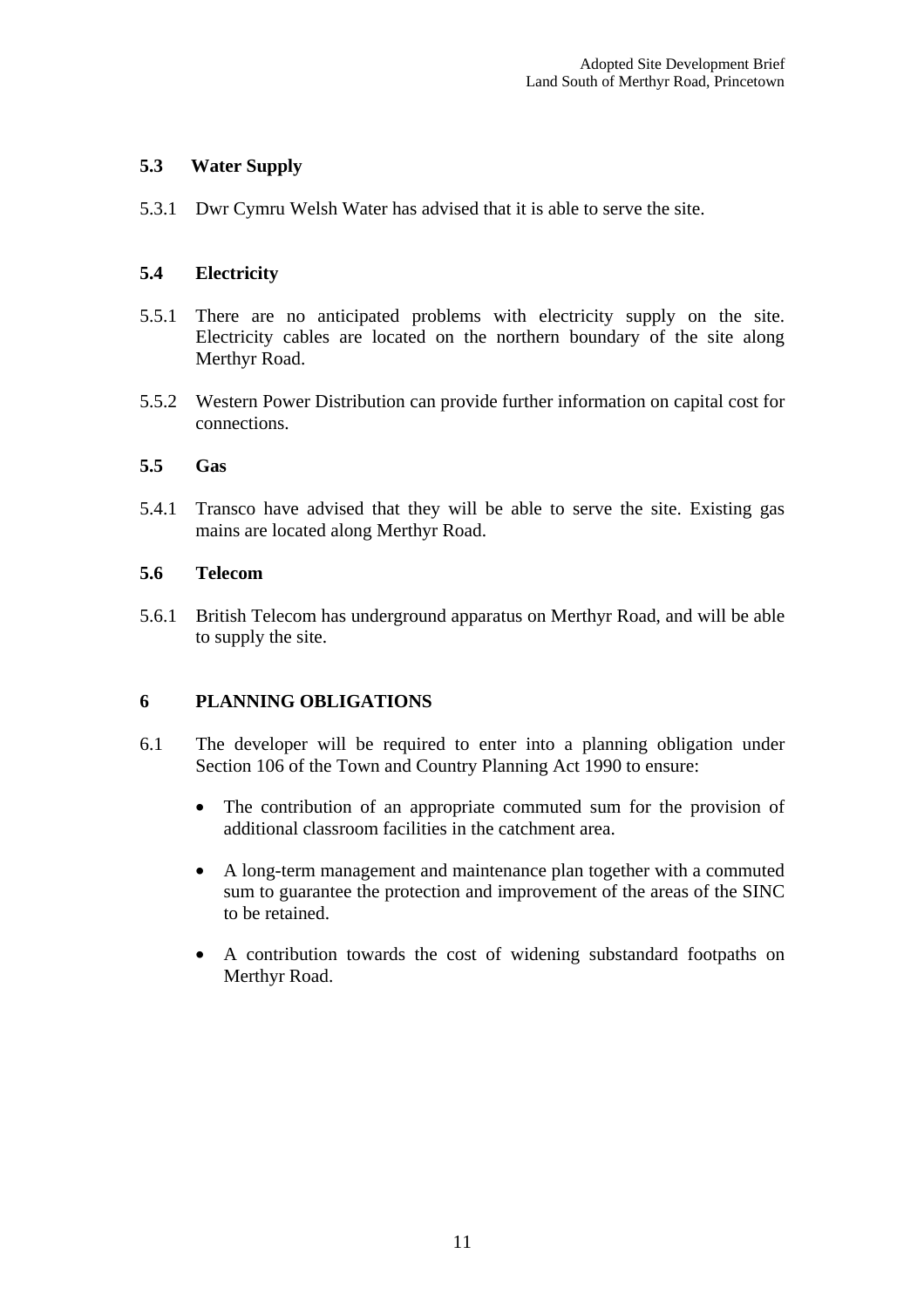## **7 FURTHER INFORMATION**

7.1 Further information can be obtained from Caerphilly County Borough Council Planning Department.

**The Planning Division Council Offices Pontllanfraith Blackwood NP12 2YW** 

*01495 235052* E-Mail:- planning@caerphilly.gov.uk

## **APPENDIX 1 – CONTACT ADDRESSES**

The Planning Division, Directorate of the Environment, Council Offices, Pontllanfraith, Blackwood, NP12 2YW. Dwr Cymru - Welsh Water, Gowerton WWTW, Victoria Road, Swansea, SA4 3AB.

Environment Agency, Rivers House, St Mellons Business Park, Cardiff, CF3 0LT.

TRANSCO, Lambourne House, Cardiff Business Park, Cardiff, CF14 5GL.

Western Power Distribution, NRSWA Section, Lamby Way, Rumney, Cardiff, CF3 2EO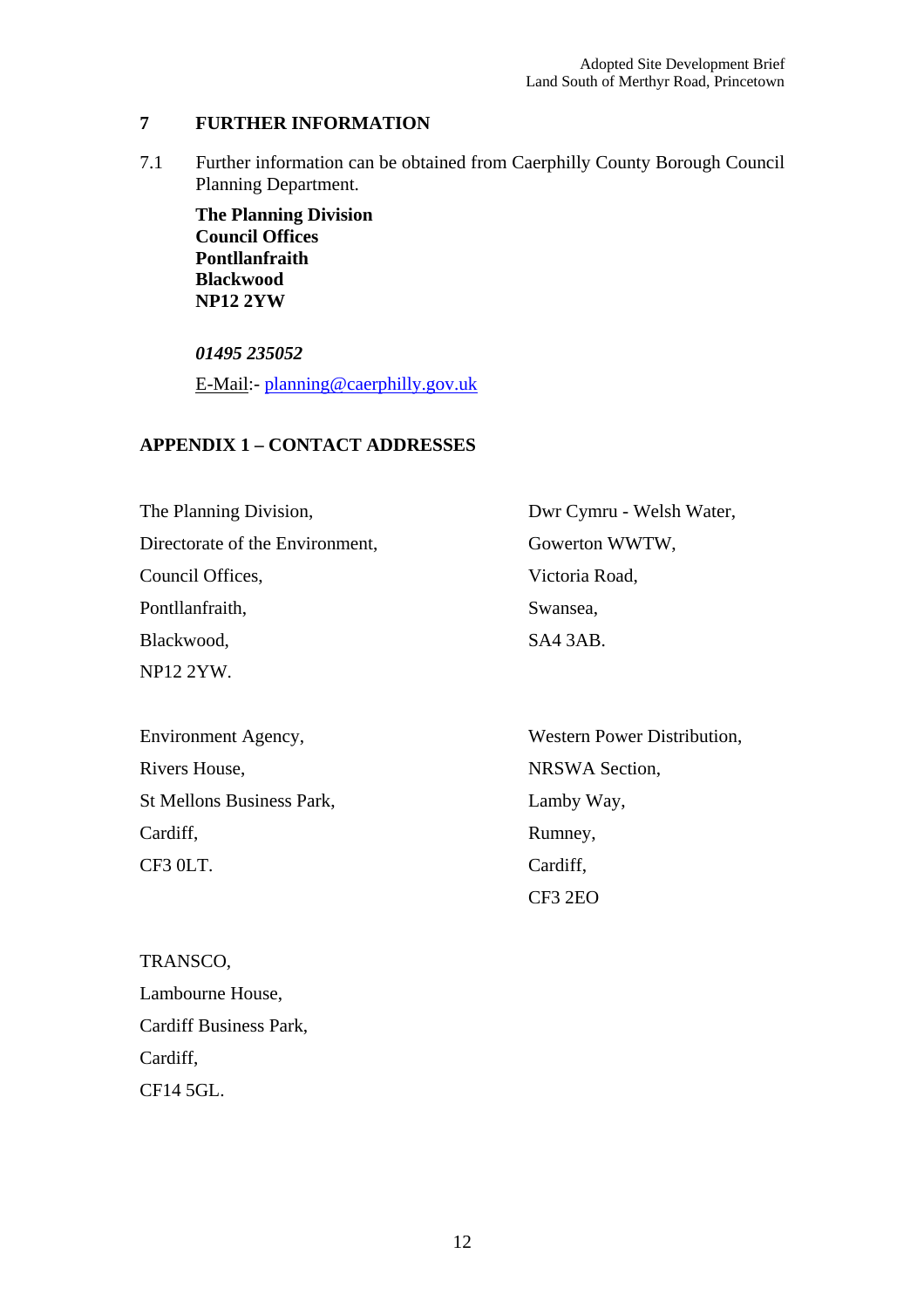

1:2500

ono a filis idway is by when is chick who mass is here in the propose on the sequing for the condingity of our<br>Const the Depth of the particle of the sellar when the produce in the pose that is a form in the pollotr. Song

an tipiyya balan belangan bela dikasar bela dikasan dikasan bela pela mana bela masha bala droma mengi Langga,<br>Hela dia bela dikasar dikasar dikasar dikasar dikasan dikasan dikasan dikisah diman dabila membela dibangan da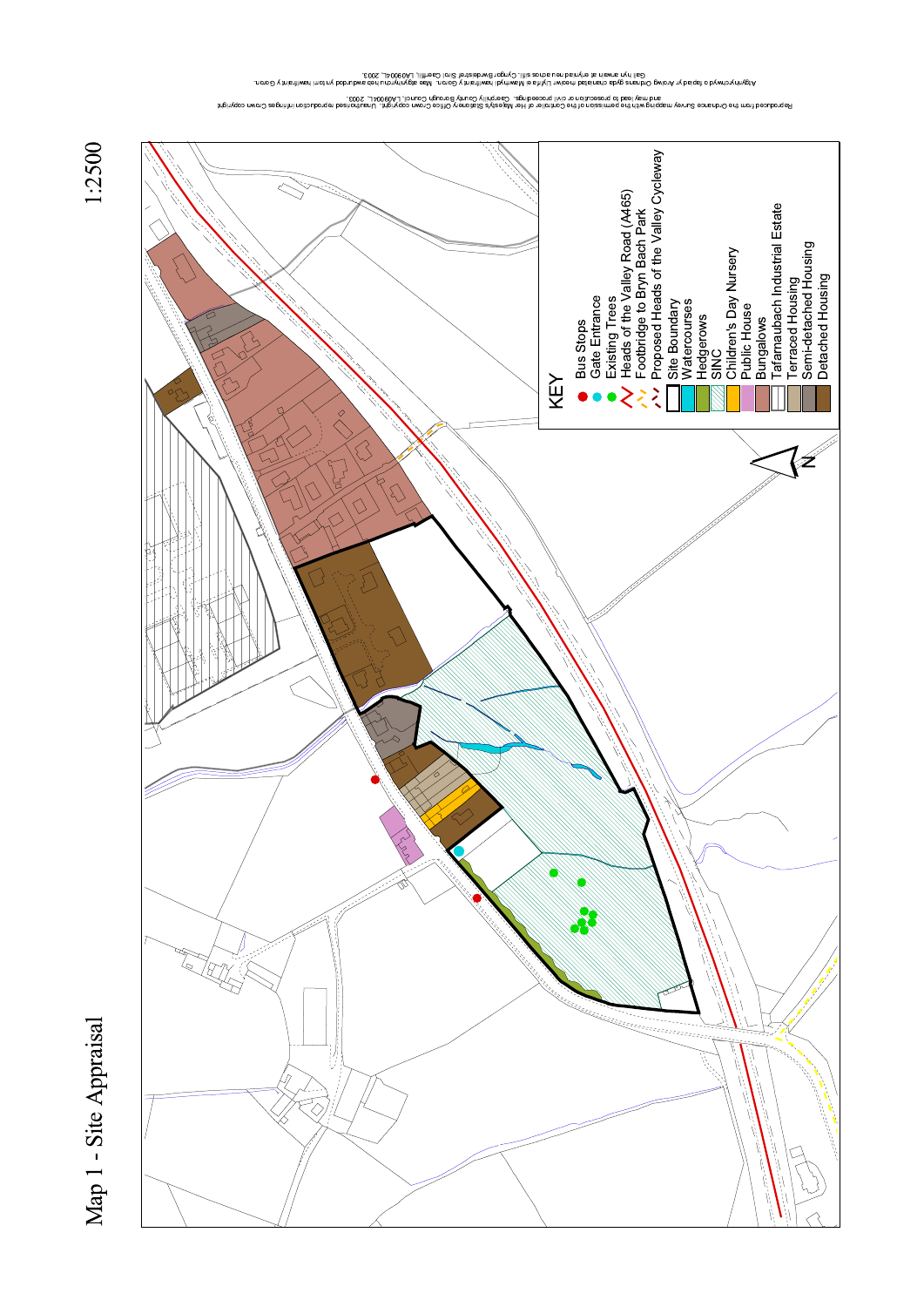

1:2500

Agona the Alman photospheric particle and the Alman is the Almand is a study also the addition be beinding to h<br>Cons (the Development of the Social Almand Development Development of the Social Almand of the Social Almand A

and pies word het belengte was eigen being deut of Her Majesty's Stationary Office Crown oopyright. Dinablish county and perceding the Majesty's Dinablity Countly Office Crown copyright. Dinablish construction interprotein